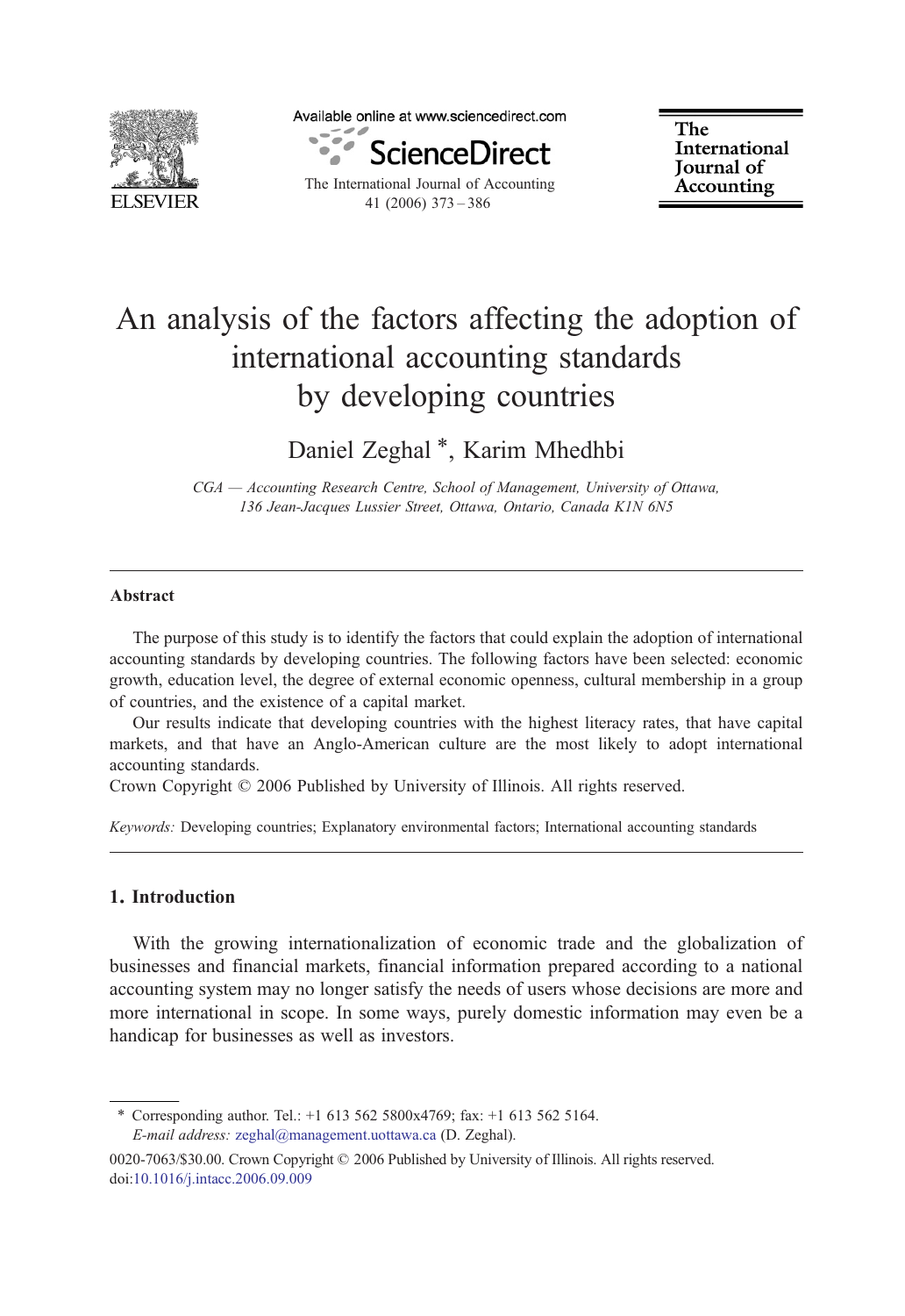Conscious of this reality as well as the need to adapt accountancy to the new global environment and to the new requirements of decision makers, accounting regulating authorities have sought out solutions that allow for the improvement and advancement of financial accounting and its principal outputs. Although several initiatives have been put forward, harmonization of accounting standards and practices on an international scale has been the fundamental change in recent years. This initiative's goal is to have a coherent set of accounting standards and practices that provide national and international decision makers with a relatively homogenous information product that is comparable and reliable.

To arrive at this objective, the International Accounting Standards Board (IASB) has prepared and published international accounting standards (IAS), which have become the reference for the entire world [\(Dumontier & Raffournier, 1998\)](#page--1-0).

Over the last 15 years, most of the debate has focused on the development of international accounting standards and, more recently, on the adoption of these standards by large industrialized countries, such as the United States, Canada, and members of the European Union.

Much less discussion has focused on developing countries' opportunities to adopt these standards. According to [Richter Quinn \(2004\),](#page--1-0) accounting and financial information originating from developing countries is still difficult to trust, despite the urgent need for these countries to attract foreign investment and foreign capital, and despite the pressing demands from individual and institutional investors, lending institutions, and multinational agencies.

There is still no effective date when all developing countries will comply with IAS; however, some countries have taken the initiative to adopt IAS or adapt them to their particular reality. This process is expected to improve the quality and credibility of accounting information and improve the flow of capital and investment, resulting in economic development.

The primary force behind the adoption of IAS in developing countries is a country or a group of countries. Several studies have dealt with the issue of IAS adoption by a specific country. Yet none, to our knowledge, has attempted to define the reasons that motivate the adoption or non-adoption of IASB standards by a group of countries.

Our purpose in this study is to identify the factors that could explain the adoption of IAS by developing countries.

Understanding these factors is potentially useful for a number of organizations and decision makers, including governments, accounting standards setters, financial markets regulators, international institutions and investors, preparers and users of accounting information, and, finally, it may help the IASB in its efforts to promote the worldwide adoption of international standards.

In what follows, we first present a review of previous studies in Section 2; we then describe our research hypotheses in Section 3; we provide the methodology and results in Section 4; and our conclusion is in Section 5.

### 2. Review of previous research

Empirical research on favorable or unfavorable conditions for the adoption of IAS is almost non-existent. Most of the few existing studies are of a general nature and normative or descriptive of a particular country's circumstances.